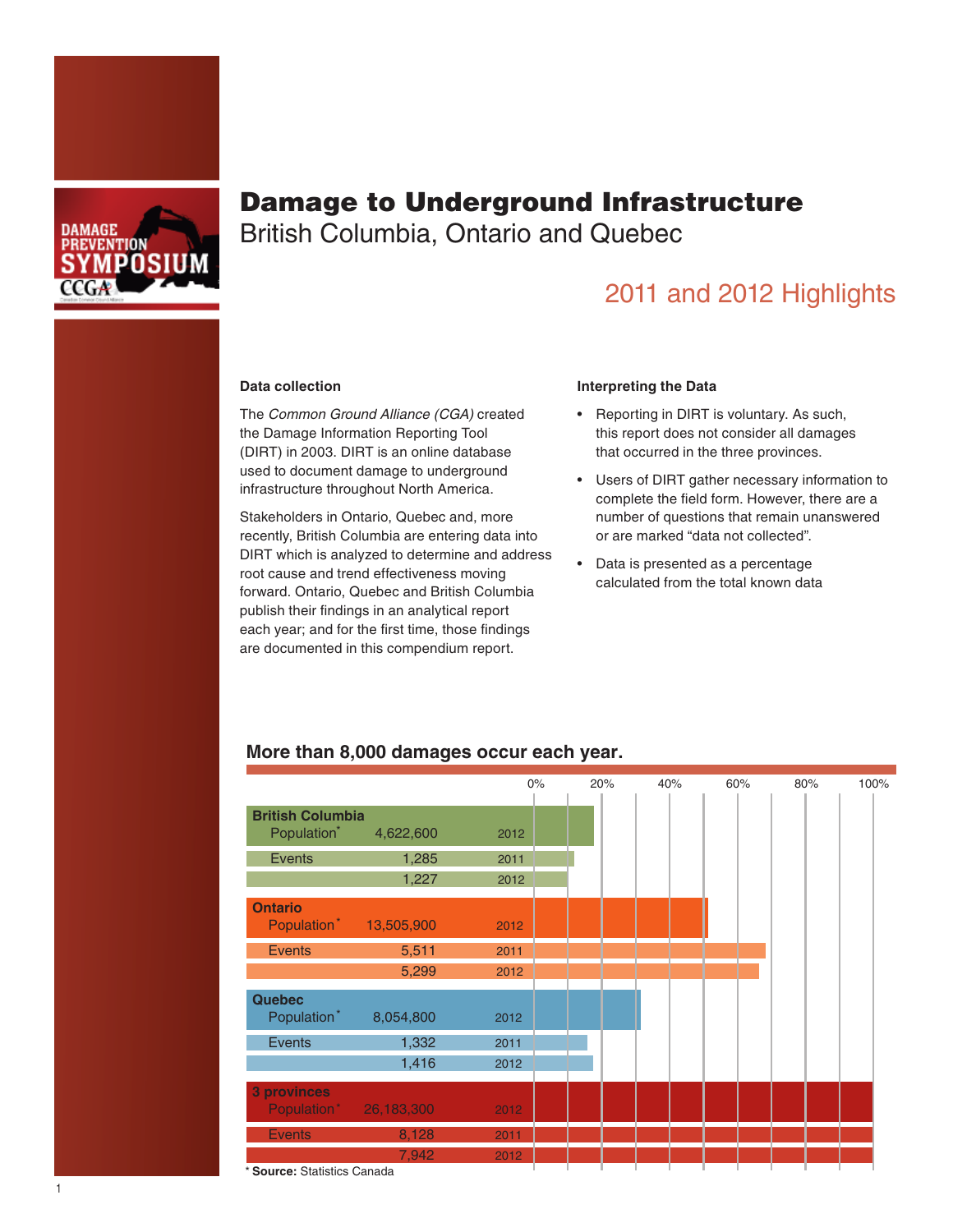

## **More than 31 damages per business day.\***



Damages occur mainly in Ontario, the most populated province. The breakdown of events may be affected by factors such as level of economic activity.

## **Number of damages per 1,000 notifications.**



Even though fewer damages are reported in Quebec and British Columbia than in Ontario, the data illustrates that notification to a One Call centre prior to excavation is less frequent in those provinces.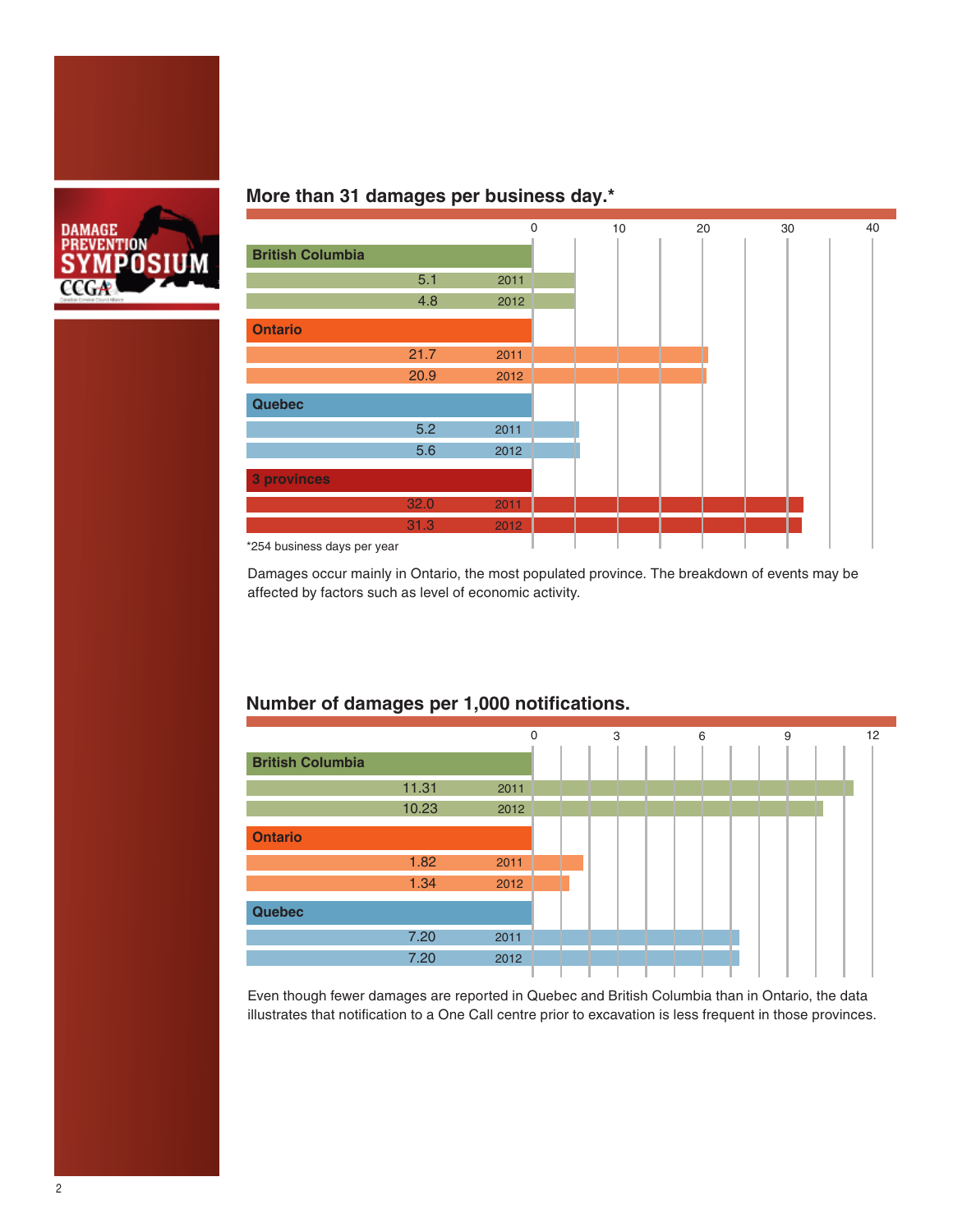



### **30% of damages occur during work on sewer and water systems.**

In British Columbia, damages are reported most often (59%) during "green" work (fencing, landscaping and irrigation), while in Quebec, damages attributed to roadwork is on par with the damages attributed to work on sewer and water systems.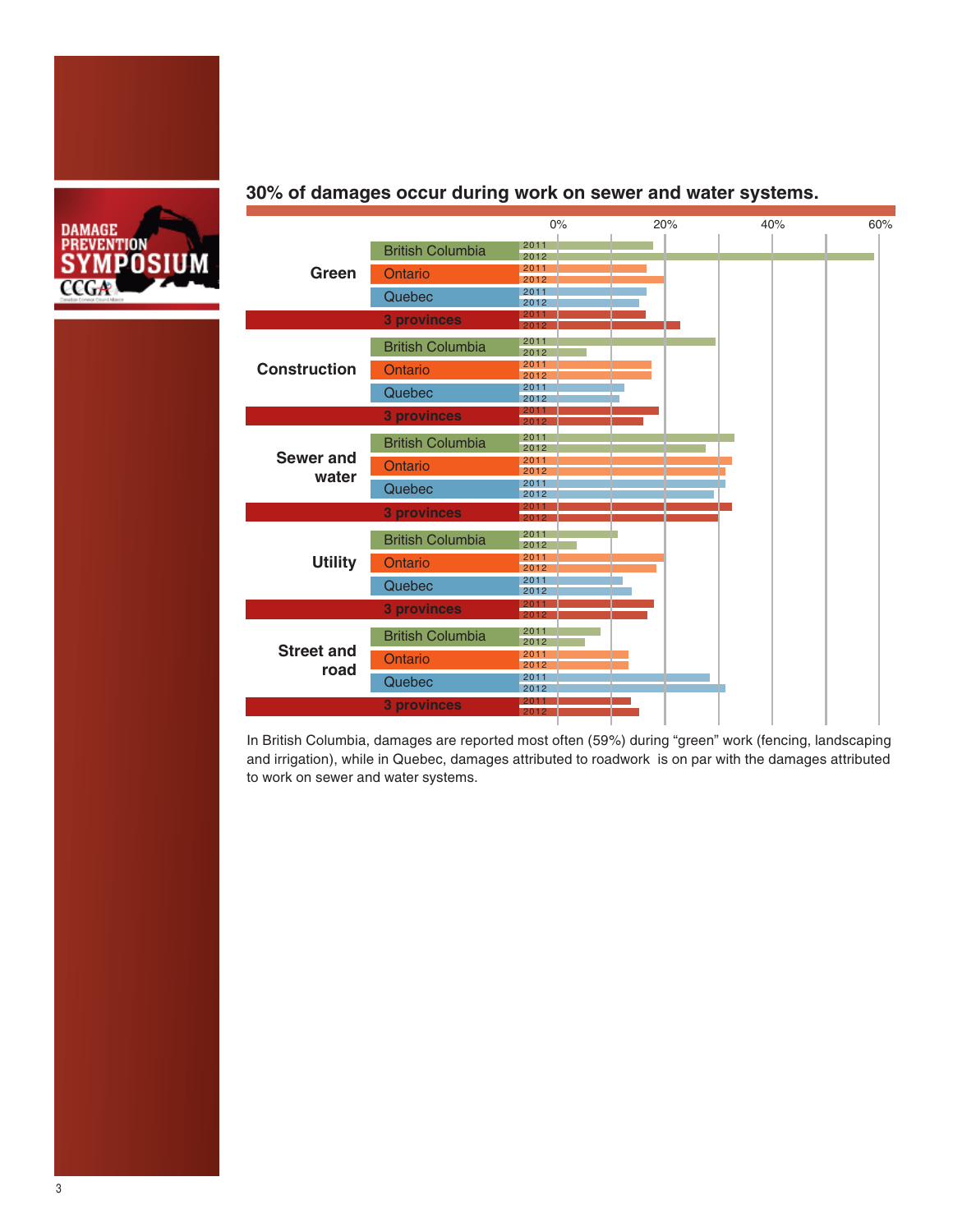

#### **In 75% of all damages, the equipment used is a backhoe.**



In each province, the type of excavation equipment most often used when damage occurs is a backhoe. It should be noted, however, that hand tools are responsible for 22% of all damages reported in Ontario. In the other provinces, the percentage of damage caused by equipment other than a backhoe is too low to register within the data presented.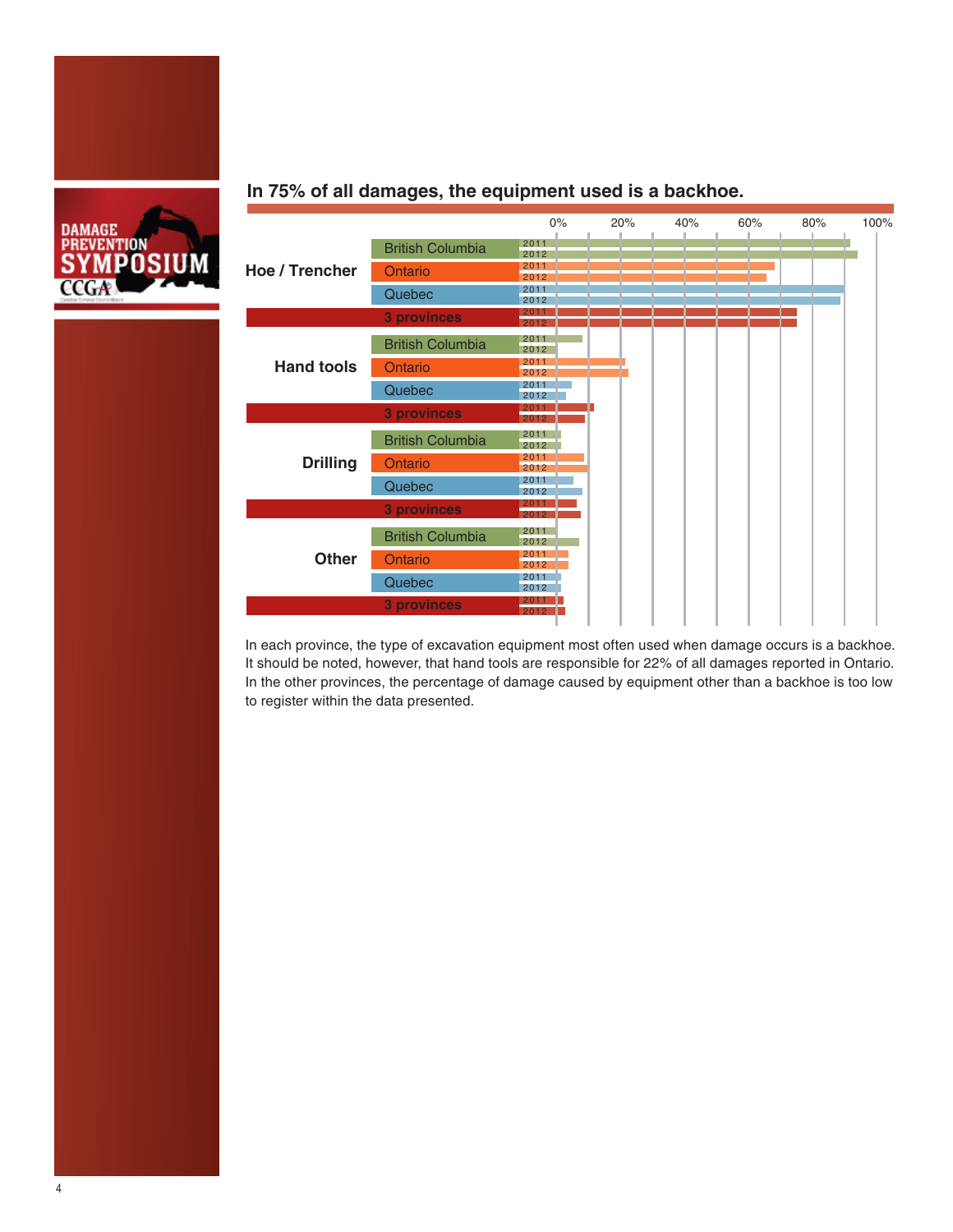

### **40% of damages are due to a "failure to notify" and 39% are due to "insufficient excavation practices".**



In British Columbia, 72% of all reported damages are caused by a failure to notify the call centre. In Quebec and Ontario, the most frequent cause is insufficient excavation practices - 54% and 40% respectively. Failure to notify is also a leading cause of damage in Quebec (37%) and Ontario (32%).

Given this data, the most effective damage prevention messaging in Quebec and Ontario could be to "Dig Safe", while in British Columbia the most appropriate damage prevention message would be ["Call or Click before You Dig".](http://www.clickbeforeyoudig.com/) 

In the category "miscellaneous root causes," Ontario's most frequent cause is "notification to onecall centre made, but not sufficient," meaning the party requesting the locate needs to provide better information to the one-call centre.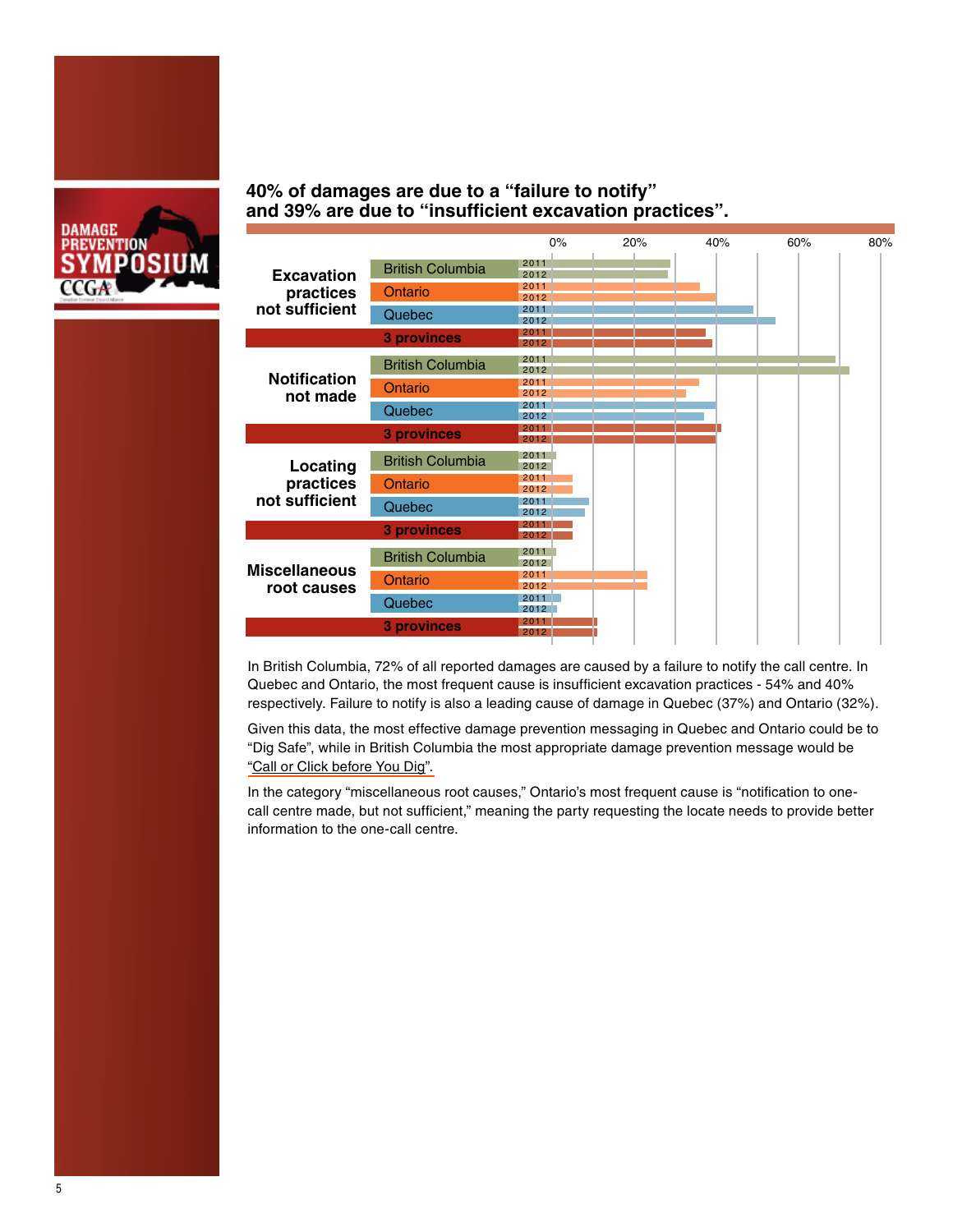

#### **84% of damages cause a service interruption.**



Percentages are high for all three provinces, however, in British Columbia, 92% of all damages caused an interruption in services. Interruptions in services cause a significant economic impact due to indirect costs.

### **Damages requiring emergency response.**



In Quebec and Ontario, Emergency Services (Fire and Police) respond to 95% of damages to natural gas utilities. In contrast, Emergency Services in British Columbia only respond to 15% of emergencies involving natural gas.

## **Register with DIRT and Be Part of the Damage Prevention Solution**

The Canadian Common Ground Alliance (CCGA) invites you to register with DIRT and complete the online field form to report damages to Canada's buried infrastructure. Doing so will allow more thorough analysis and enable damage prevention and safety solutions that will benefit all Canadians. <www.damagereporting.org>